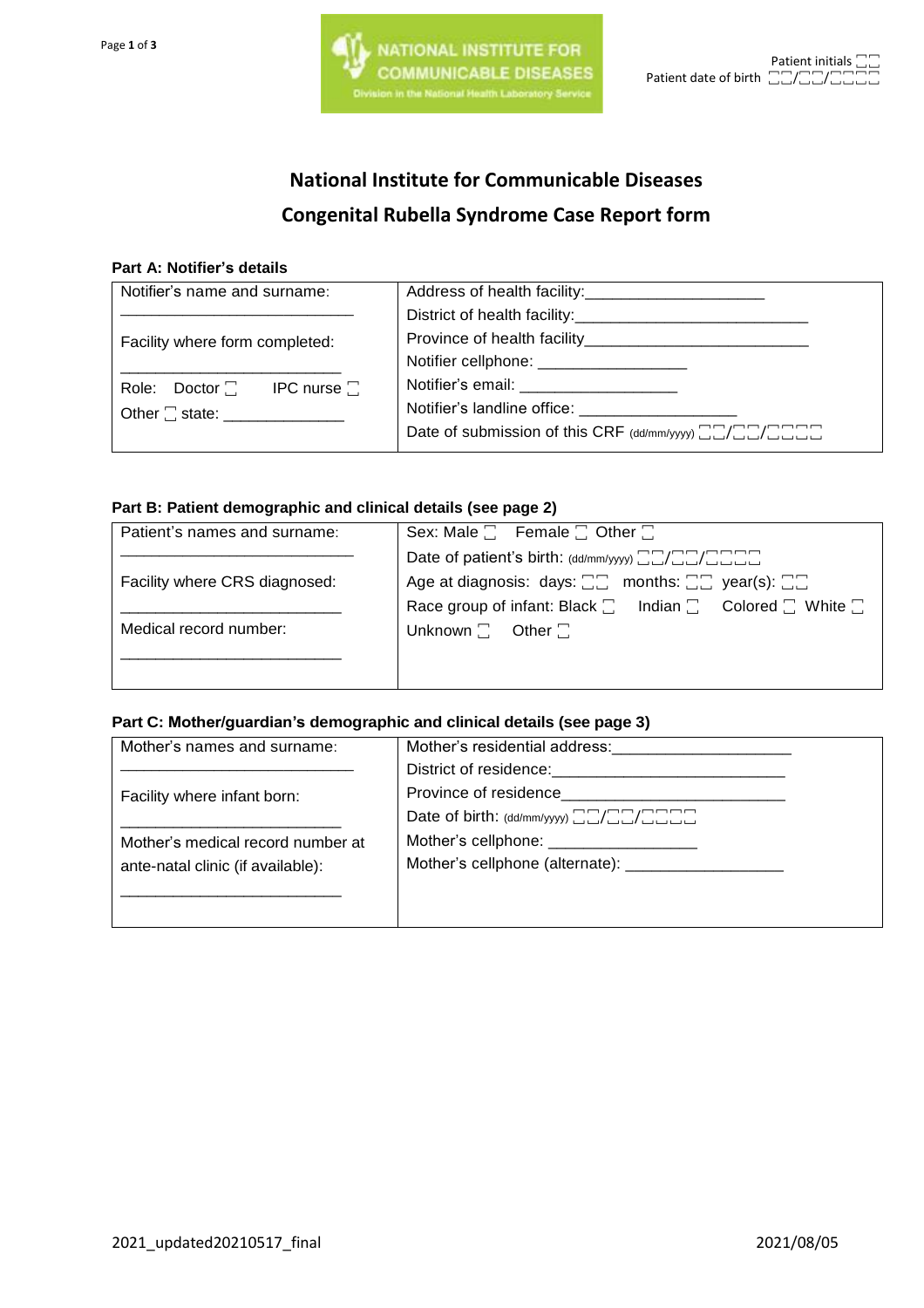## *Part B: Patient's Clinical details*

| <b>B1.</b> Where was the patient born? Health care facility? $\square$                        | Home □<br>Other $\square$                                                                                                    |
|-----------------------------------------------------------------------------------------------|------------------------------------------------------------------------------------------------------------------------------|
|                                                                                               | Place address___________________                                                                                             |
| District <b>District</b>                                                                      | Province <b>Example 2019</b>                                                                                                 |
|                                                                                               | <b>B2.</b> Pregnancy outcome: Live birth Yes $\Box$ No $\Box$ Unknown $\Box$ Premature delivery Yes $\Box$ No $\Box$ Unknown |
| $\square$                                                                                     |                                                                                                                              |
|                                                                                               |                                                                                                                              |
| <b>B3.</b> Gestation age at birth in weeks: _______________                                   |                                                                                                                              |
| <b>B4.</b> Birth weight (grams): ______________                                               |                                                                                                                              |
| <b>B5.</b> Did a health care worker suspect CRS at birth? Yes $\Box$ No $\Box$ Unknown $\Box$ |                                                                                                                              |

**B6.** How was the diagnosis of CRS made? (mark all that apply): Clinical presentation Yes  $\Box$  No  $\Box$  Unknown

□ Laboratory test results Yes □ No □ Unknown □ Autopsy Yes □ No □ Unknown □ Other Yes □

No  $\square$  Unknown  $\square$  State:

**B7.** *Which of the following signs and symptoms of CRS were present at the time of diagnosis?*

|                                | Y | N | - 11 |
|--------------------------------|---|---|------|
| Glaucoma                       |   |   |      |
| Pigmentary retinopathy         |   |   |      |
| Hearing impairment or deafness |   |   |      |
| Cataracts                      |   |   |      |
| If yes, unilateral?            |   |   |      |
| Or bilateral                   |   |   |      |
| Congenital heart disease       |   |   |      |
| If yes, describe:              |   |   |      |

|                                    | Y | N | U |
|------------------------------------|---|---|---|
| Microcephaly                       |   |   |   |
| Purpura                            |   |   |   |
| Hepatosplenomegaly                 |   |   |   |
| Meningoencephalitis                |   |   |   |
| Radiolucent bone disease           |   |   |   |
| Jaundice, within 24 hours of birth |   |   |   |
| Mental retardation                 |   |   |   |
| Developmental delay                |   |   |   |

**B8.** *Provide details of the laboratory tests that were conducted* (include results that were inconclusive or negative for rubella) Include serology (rubella IgG, IgM), and PCR results on all tissue types including blood, urine, lens tissue. If test not done, write ND. If more than one test of each type, write each on a new line. If additional serology or PCR tests were done, use the additional lines to complete these

| Type of test<br>conducted | Date of<br>specimen<br>collection<br>(write 'ND' if test not<br>done) | Specimen<br>type | Laboratory<br>where test<br>conducted | <b>Result</b> | Laboratory<br>reference number |
|---------------------------|-----------------------------------------------------------------------|------------------|---------------------------------------|---------------|--------------------------------|
| Rubella IgG               |                                                                       |                  |                                       |               |                                |
| Rubella IgM               |                                                                       |                  |                                       |               |                                |
| PCR(1)                    |                                                                       |                  |                                       |               |                                |
| PCR(2)                    |                                                                       |                  |                                       |               |                                |
|                           |                                                                       |                  |                                       |               |                                |

**B9.** Were there any other congenital defects in this child? Yes  $\Box$  No  $\Box$  Unknown  $\Box$ If yes describe: \_\_\_\_\_\_\_\_\_\_\_\_\_\_\_\_\_\_\_\_\_\_\_\_\_\_\_\_\_\_\_\_\_\_\_\_\_\_\_\_\_\_\_\_\_\_\_\_\_\_\_\_\_\_\_

| <b>B10.</b> Were there other infections present in this child at time of CRS diagnosis? |  |  |  |                                                                                                  |                                                                                                                                  |
|-----------------------------------------------------------------------------------------|--|--|--|--------------------------------------------------------------------------------------------------|----------------------------------------------------------------------------------------------------------------------------------|
|                                                                                         |  |  |  | HIV positive Yes $\Box$ No $\Box$ Unknown $\Box$ HIV exposed Yes $\Box$ No $\Box$ Unknown $\Box$ | Congenital syphilis Yes                                                                                                          |
|                                                                                         |  |  |  |                                                                                                  | $\Box$ No $\Box$ Unknown $\Box$ Congenital toxoplasmosis Yes $\Box$ No $\Box$ Unknown $\Box$ Congenital CMV Yes $\Box$ No $\Box$ |
|                                                                                         |  |  |  | Unknown $\Box$ Congenital HSV Yes $\Box$ No $\Box$ Unknown $\Box$ Other $\Box$ Describe:         |                                                                                                                                  |